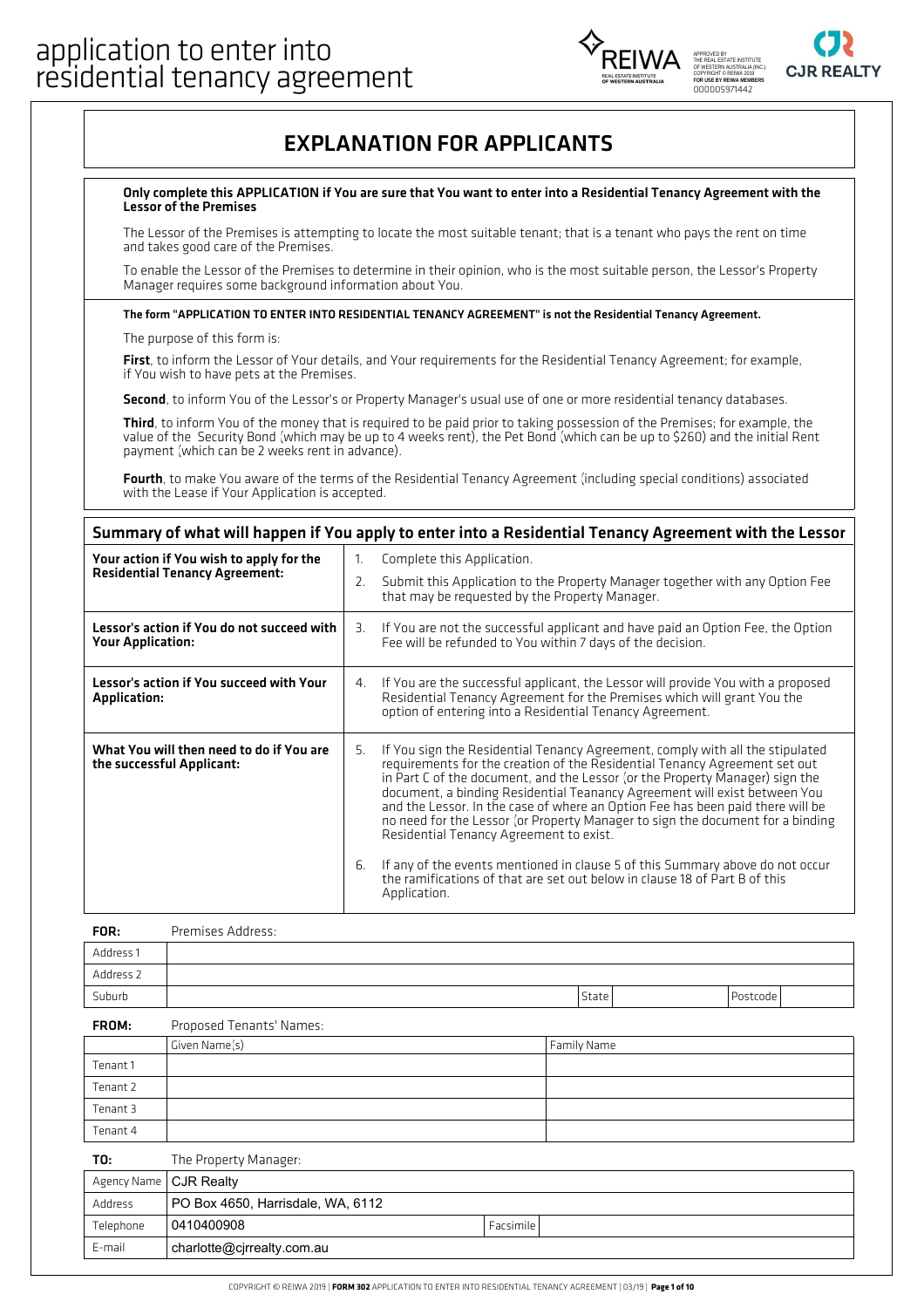



## PART A (TO BE COMPLETED BY PROPERTY MANAGER)

| 1. | Premises  |                                |                                                                                                                                                        |       |          |          |
|----|-----------|--------------------------------|--------------------------------------------------------------------------------------------------------------------------------------------------------|-------|----------|----------|
|    | Address 1 |                                |                                                                                                                                                        |       |          |          |
|    | Address 2 |                                |                                                                                                                                                        |       |          |          |
|    | Suburb    |                                |                                                                                                                                                        | State | Postcode |          |
|    |           |                                |                                                                                                                                                        |       |          |          |
| 2. | Rent      | \$                             |                                                                                                                                                        |       |          | per week |
| З. |           | Option Fee (if applicable) \$  |                                                                                                                                                        |       |          |          |
| 4. |           | money to the Property Manager: | If You are the successful applicant, and wish to enter into a Residential Tenancy Agreement with the Lessor, You will be required to pay the following |       |          |          |
|    |           | <b>REQUIRED MONEY</b>          |                                                                                                                                                        |       |          |          |
|    |           |                                |                                                                                                                                                        |       |          |          |
|    | (a)       | Security bond of               | \$                                                                                                                                                     |       |          |          |
|    | (b)       | Pet bond (if applicable)       | \$                                                                                                                                                     |       |          |          |
|    | (c)       | First two weeks rent           | \$                                                                                                                                                     |       |          |          |
|    | (d)       | Less Option Fee (if paid)      | \$                                                                                                                                                     |       |          |          |
|    | (e)       | <b>Total</b>                   |                                                                                                                                                        |       |          |          |
|    |           |                                |                                                                                                                                                        |       |          |          |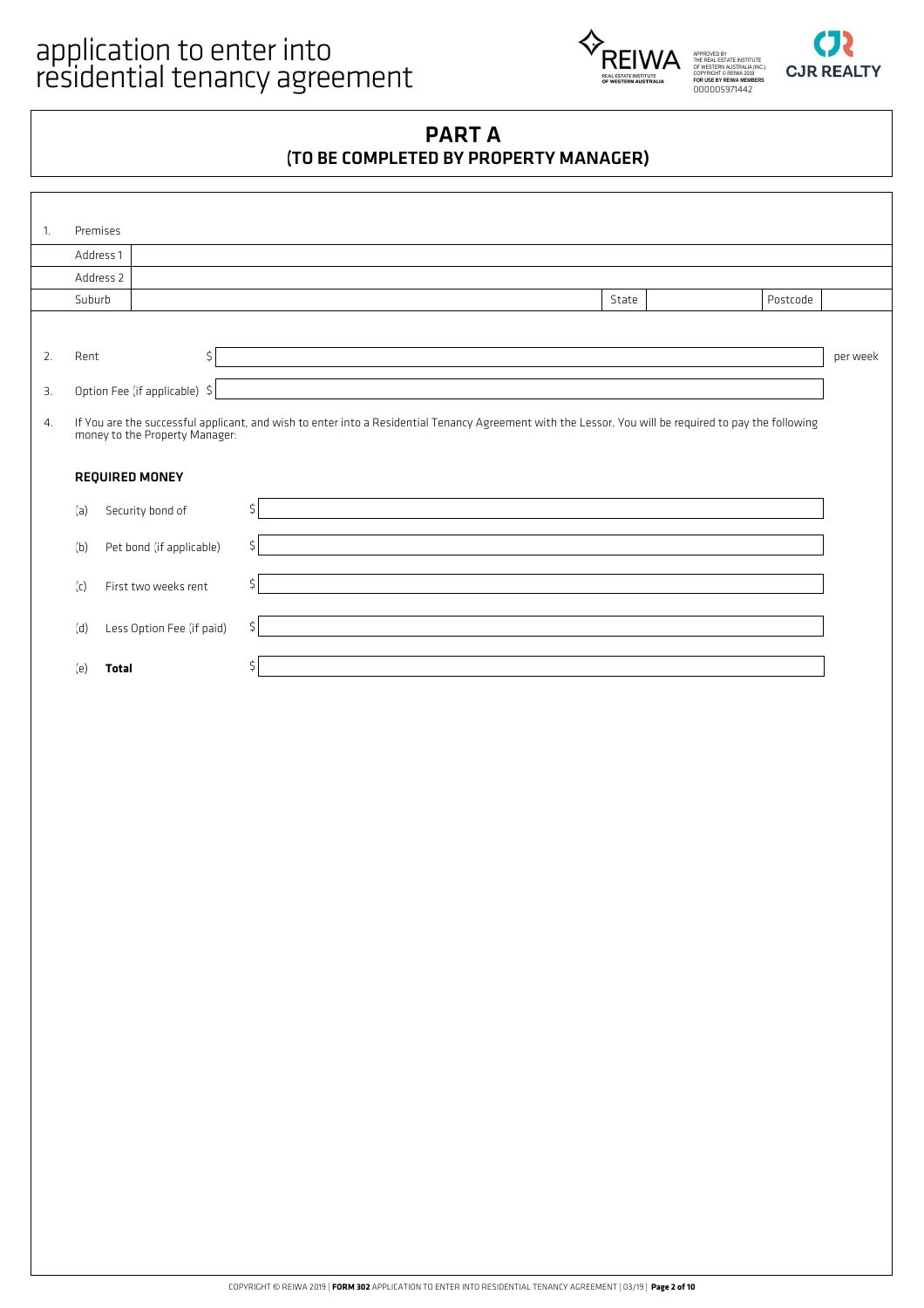# application to enter into<br>
FOREIWA





## PART B (TO BE COMPLETED BY YOU)

**NOTE**: This document is not a Residential Tenancy Agreement and does not grant any right to occupy the Premises

|                          | <b>TENANCY DETAILS</b>                                                                                                                                                                                                                                                                                                                                                                                                                                                                        |              |      |               |          |     |          |          |
|--------------------------|-----------------------------------------------------------------------------------------------------------------------------------------------------------------------------------------------------------------------------------------------------------------------------------------------------------------------------------------------------------------------------------------------------------------------------------------------------------------------------------------------|--------------|------|---------------|----------|-----|----------|----------|
| 5.                       | You require the tenancy for a period of                                                                                                                                                                                                                                                                                                                                                                                                                                                       | months       | from |               |          | to  |          |          |
| 6.                       | At a rent of \$                                                                                                                                                                                                                                                                                                                                                                                                                                                                               |              |      |               |          |     |          | per week |
| 7.                       | Total number of persons to occupy the Premises                                                                                                                                                                                                                                                                                                                                                                                                                                                | Adults       |      | Children      | Ages     |     |          |          |
| 8.                       | Type of Pet<br>Pets -                                                                                                                                                                                                                                                                                                                                                                                                                                                                         | <b>Breed</b> |      |               | Reg. No. |     | Age      |          |
|                          | Type of Pet                                                                                                                                                                                                                                                                                                                                                                                                                                                                                   | Breed        |      |               | Reg. No. |     | Age      |          |
| 9.                       | Do you intend on applying for a residential tenancy bond from a State Government Department?                                                                                                                                                                                                                                                                                                                                                                                                  |              |      |               | $ $ Yes  | No. |          |          |
|                          | \$<br>If Yes.                                                                                                                                                                                                                                                                                                                                                                                                                                                                                 | Branch:      |      |               |          |     |          |          |
| 10.                      | Bank account details for refund of Option Fee (if applicable)                                                                                                                                                                                                                                                                                                                                                                                                                                 |              |      |               |          |     |          |          |
|                          | Bank:                                                                                                                                                                                                                                                                                                                                                                                                                                                                                         |              |      | BSB:          |          |     |          |          |
|                          | Account No.:                                                                                                                                                                                                                                                                                                                                                                                                                                                                                  |              |      | Account Name: |          |     |          |          |
| 11.                      | Any Special Conditions requested by You:                                                                                                                                                                                                                                                                                                                                                                                                                                                      |              |      |               |          |     |          |          |
|                          |                                                                                                                                                                                                                                                                                                                                                                                                                                                                                               |              |      |               |          |     |          |          |
|                          | NOTE: The Lessor is not obliged to accept any of the Your Special Conditions.                                                                                                                                                                                                                                                                                                                                                                                                                 |              |      |               |          |     |          |          |
|                          | The address at which You wish to receive the Residential Tenancy Agreement if You are successful and/or notices relating to tenancy                                                                                                                                                                                                                                                                                                                                                           |              |      |               |          |     |          |          |
|                          | Email (optional):                                                                                                                                                                                                                                                                                                                                                                                                                                                                             |              |      |               |          |     |          |          |
|                          | Fax (optional):                                                                                                                                                                                                                                                                                                                                                                                                                                                                               |              |      |               |          |     |          |          |
|                          | Postal address (required):                                                                                                                                                                                                                                                                                                                                                                                                                                                                    |              |      |               |          |     |          |          |
|                          | Town/City<br>PO Box<br>Address 1                                                                                                                                                                                                                                                                                                                                                                                                                                                              |              |      |               |          |     | Postcode |          |
|                          | Address 2                                                                                                                                                                                                                                                                                                                                                                                                                                                                                     |              |      |               |          |     |          |          |
|                          | You declare that You are not bankrupt and that all of the information supplied in this Application is true and correct and is not misleading in anyway.                                                                                                                                                                                                                                                                                                                                       |              |      |               |          |     |          |          |
|                          | You acknowledge that, having inspected the Premises, You will accept possession of the Premises in the condition it was in as at the date of inspection.                                                                                                                                                                                                                                                                                                                                      |              |      |               |          |     |          |          |
| 12.<br>13.<br>14.<br>15. | By Signing this application You are making an application to lease the Premises. The Lessor may or may not send You a proposed Residential Tenancy<br>Agreement for the Premises.                                                                                                                                                                                                                                                                                                             |              |      |               |          |     |          |          |
|                          | If You are the successful applicant, the Lessor will send You a proposed Residential Tenancy Agreement for the Premises which will contain information<br>about pre-requisites for the creation of a binding Residential Tenancy Agreement. The Residential Tenancy Agreement will be comprised of<br>Parts A, B and C. Parts A and B can be viewed on reiwa.com.au. Part C will also include additional terms agreed to by the parties, a draft of which is attached<br>to this Application. |              |      |               |          |     |          |          |
|                          | If a sum for an Option Fee is stipulated in Part A, You must pay that Option Fee to the Property Manager at the same time You make this application.<br>The Option Fee must be paid by You by cash or cheque. If You are not the successful applicant and have paid an Option Fee, the Option Fee will be refunded<br>to You by way of an electronic transfer to Your bank account details set out in Part B within 7 days of the decision.                                                   |              |      |               |          |     |          |          |
| 16.<br>17.               |                                                                                                                                                                                                                                                                                                                                                                                                                                                                                               |              |      |               |          |     |          |          |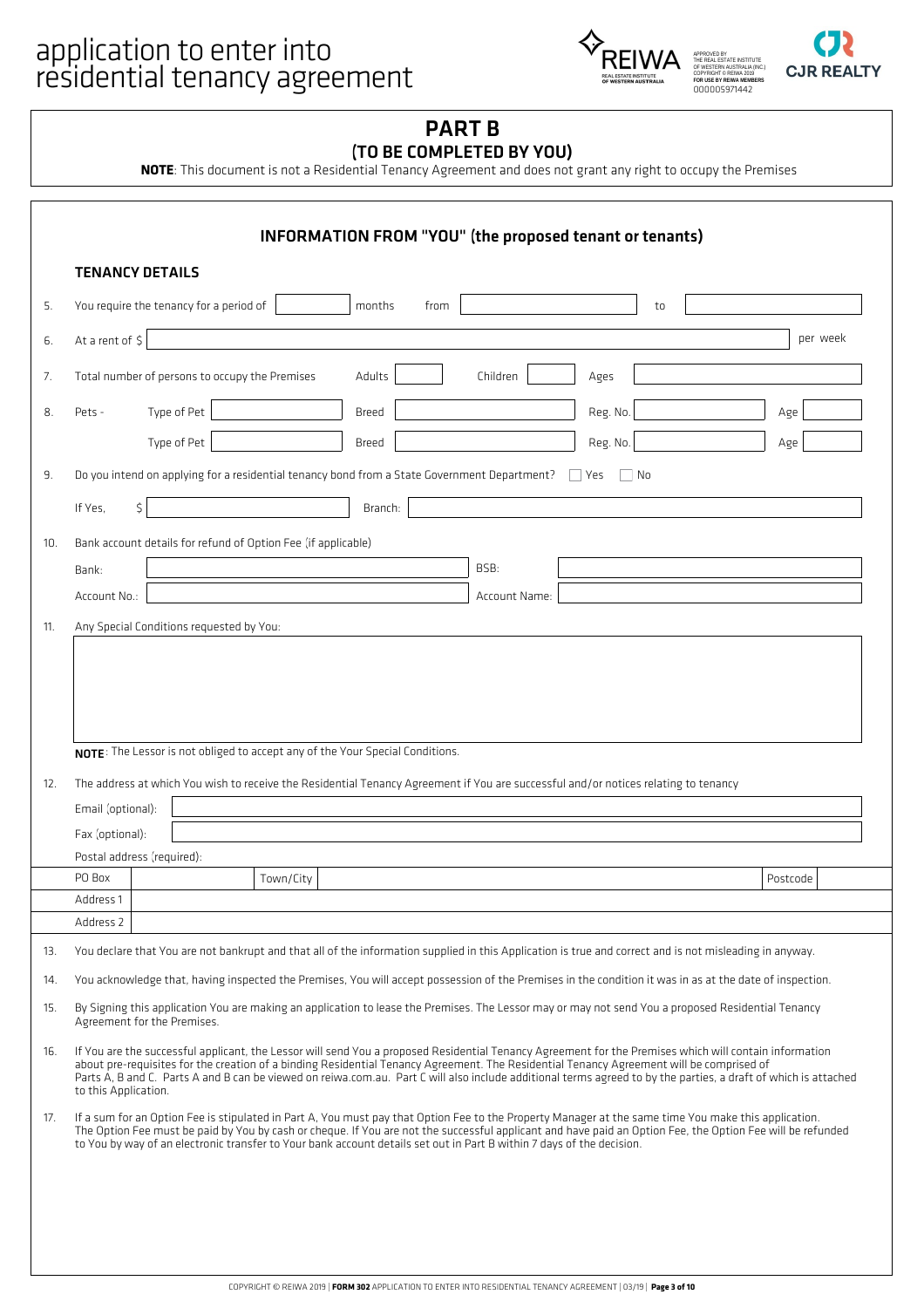



- If You are the successful application the Lessor will provide You with a proposed Residential Tenancy Agreement for the Premises which will grant You the option of entering into a Residential Tenancy Agreement: 18.
	- (a) if You sign the Residential Tenancy Agreement, comply with all the stipulated requirements for the creation of a binding Residential Tenancy Agreement as set out in Part C of the document (eg returning the document to the Property Manager by the stipulated time, paying full stipulated rental and bond); and;
		- (i) if an Option Fee has been paid THEN a binding Residential Tenancy Agreement will exist between You and the Lessor and any Option Fee will be refunded to You or applied towards the rent; or
		- if no Option Fee has been paid and if neither the Lessor nor the Property Manager sign the document THEN no binding Residential Tenancy Agreement will exist between You and the Lessor; or (ii)
		- if no Option Fee has been paid and if the Lessor (or the Property Manager) signs the document, THEN a binding Residential Tenancy Agreement will exist between You and the Lessor. (iii)
	- if You do not sign the Residential Tenancy Agreement or if You do not comply with the pre-requisites for the existence of the Residential Tenancy Agreement You will not have entered into a binding Residential Tenancy Agreement, the option for You to enter such an agreement will lapse, and any Option Fee paid by You will be forfeited to the Lessor.  $(h)$

Note: Under the Residential Tenancy Act 1987 agreements to lease do not have to be in writing and may be entered verbally or by conduct. This clause 18 does not purport to remove any right of parties to reach non-written agreements. However, if the parties wish to enter an agreement on the terms set out in this form, the pre-requisites set out above must be met in order for the lease to exist.

YOU MUST UNDERSTAND THAT IF YOU ARE THE SUCCESSFUL APPLICANT AND THE LESSOR PROVIDES YOU WITH A PROPOSED RESIDENTIAL TENANCY AGREEMENT BUT YOU DO NOT COMPLY WITH PRE-REQUISITES FOR THE EXISTENCE OF A BINDING RESIDENTIAL TENANCY AGREEMENT, SET OUT IN PART C OF THE RESIDENTIAL TENANCY AGREEMENT (INCLUDING SIGNING THE RESIDENTIAL TENANCY AGREEMENT, RETURNING IT TO THE PROPERTY MANAGER BY THE STIPULATED TIME, PAY ANY STIPULATED RENTAL IN ADVANCE, SECURITY BOND AND / OR PET BOND) NO RESIDENTIAL TENANCY AGREEMENT WILL COME INTO EXISTENCE AND THE LESSOR MAY ENTER INTO A RESIDENTIAL TENANCY AGREEMENT **WITH ANOTHER PERSON. 19.**

#### **20. DEFINITIONS**

- (a) "Act" means the Residential Tenancies Act 1987 including any amendments.
	- "**Application**" means this Application to enter into a Residential Tenancy Agreement.
	- "Business Day" means any day except a Sunday or public holiday in Western Australia.

"Lessor" means the person/entity with the authority to lease the Premises.

"Option Fee" means a payment as referred to in section 27(2)(a) of the Act. The amount of the Option Fee is specified in Part A of this application. The amount of the Option Fee is capped as follows:

- (i) where the weekly rental under the Residential Tenancy Agreement is \$500 or less, an Option Fee of up to \$50 is payable;
- (ii) where the weekly rental under the Residential Tenancy Agreement exceeds \$500, an Option Fee of up to \$100 is payable;
- where the Residential Tenancy Agreement is for residential premises south of the 26th parallel of south latitude and the weekly rent is \$1,200 or more, an Option Fee of up to \$1,200 is payable. (iii)

"Premises" means the address specified on the first page of this document. Any items included or excluded will appear in Part A of the proposed Residential Tenancy Agreement.

"Property Manager" means the real estate agent appointed by the Lessor to lease and manage the Premises.

"Residential Tenancy Agreement" means an agreement in writing in the form prescribed by the Act, comprising of Parts A, B and C. Part C will include additional special conditions as agreed between the parties.

- "You" or "Your" means the person or persons making the Application to Lease the Premises.
- (b) All acts and things that the Lessor is required or empowered to do may be done by the Lessor or their Property Manager.
- You agree that for the purpose of this Application, the Lessor or Property Manager may make enquiries of the persons given as referees, next of kin or emergency contacts provided by You, and also make enquiries of such other persons or agencies as the Lessor may see fit. 21.

The personal information You give in this Application or collected from other sources is necessary for the Lessor or Property Manager to verify Your identity, to process and evaluate the Application, to manage the tenancy and to conduct the Property Manager's business. Personal information collected about You in this Application and during the course of the tenancy may be disclosed for the purpose for which it was collected to other parties including to the Lessor, referees, other Property Managers, prospective lessors, third party operators of residential tenancy databases, and prospective buyers of the Premises. Information already held on residential tenancy databases may also be disclosed to the Property Manager or Lessor.

If You enter into the Residential Tenancy Agreement or You fail to comply with Your obligations under any Residential Tenancy Agreement that fact and other relevant personal information collected about You during the course of this Application (including information provided separately to this application) or the Residential Tenancy Agreement may also be disclosed to the Lessor, third party operators of tenancy reference databases (to the extent permitted by law) and debt collectors, other Property Managers, prospective lessors and prospective buyers of the Premises.

If You would like to access the personal information the Lessor or Property Manager holds, You can do so by contacting the Property Manager. See also the attached notice regarding use of residential tenancy databases.

You can also correct this information if it is inaccurate, incomplete or out-of-date. If the information in this Application, is not provided, the Property Manager may not be able to process the Application, or the Residential Tenancy Agreement properly or manage the tenancy properly.

| Name:      |               |             |
|------------|---------------|-------------|
|            | Given Name(s) | Family Name |
| Tenant 1   |               |             |
| Tenant 2   |               |             |
| Tenant 3   |               |             |
| Tenant 4   |               |             |
| Signature: |               |             |
|            |               |             |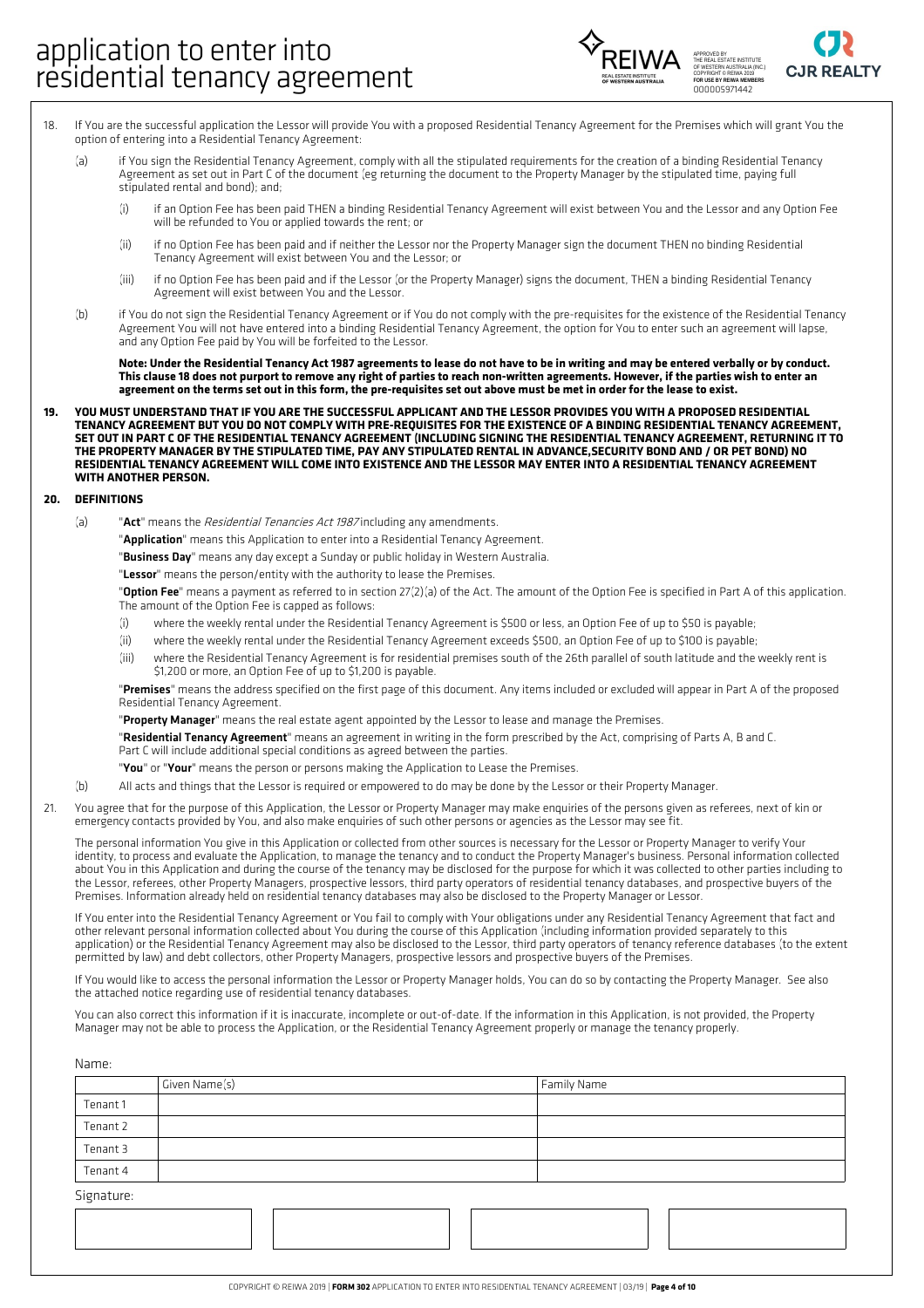



## NOTICE OF USE OF ONE OR MORE RESIDENTIAL TENANCY DATABASES Section 82C - Residential Tenancies Act <sup>1987</sup>

- 1. It is the Property Manager's usual practice to use one or more residential databases for the purpose of checking an applicant's tenancy history.
- The name of each residential tenancy database the Property Manager or Lessor usually uses, or may use, for deciding whether <sup>a</sup> residential tenancy agreement should be entered into with <sup>a</sup> person are set out below: 2.
- 3. The contact details for the database operator(s) who operates the database(s) used by the PM as referred to above are as follows:
- (a) **TICA** (strike out if inapplicable)
	- (i) **Address:** PO Box 120, Concord NSW 2137
	- (ii) **Telephone:** 190 222 0346. Calls are charged \$5.45 per minute including GST (higher for mobile or pay phones)
	- (iii) **Facsimile:** (02) 9743 4844
	- (iv) **Website:** www.tica.com.au

### (b) **National Tenancy Database** (strike out if inapplicable)

- (i) **Address:** GPO Box 13294, George Street 120, Brisbane QLD 4003
	- (ii) **Telephone:** 1300 563 826
	- (iii) **Facsimile:** (07) 3009 0619
	- (iv) **Email:** info@ntd.net.au
	- (v) **Website:** www.ntd.net.au

### (c) **Other Databases** (if applicable)

| (i)   | Name:             |  |
|-------|-------------------|--|
| (ii)  | <b>Address:</b>   |  |
| (iii) | <b>Telephone:</b> |  |
| (iv)  | <b>Facsimile:</b> |  |
| (v)   | Email:            |  |
| (vi)  | Website:          |  |

4. The applicant may obtain information from the database operator in the following manner:

(a) as to TICA:

(i) Postal and fax application forms can be downloaded from www.tica.com.au . Information regarding applicatino fees can be found on the application form;

- (b) as to the National Tenancy Database;
	- (i) A request for rental history file can be downloaded from www.ntd.net.au . A link to the form can be found under the tab "For Tenants".
	- (ii) A request for rental history may be submitted by post, fax or email.

(c) as to

(i)

NOTE: This notice is required to be given regardless of whether the Property Manager intends to conduct a search on the particular applicant.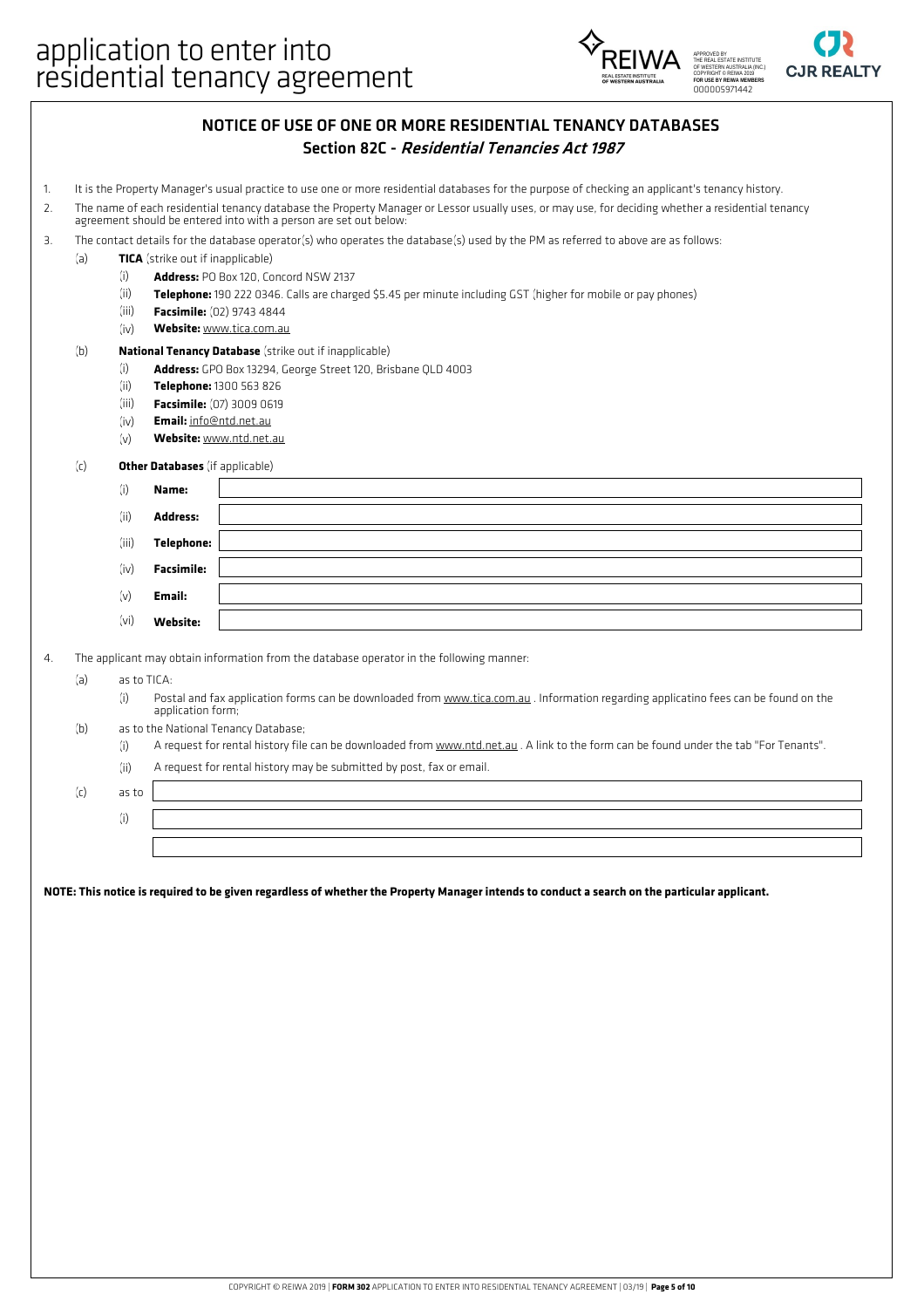# application to enter into<br>
FOREIWA

ADDRESS





|                    | <b>YOUR (First Person's) PARTICULARS</b>  |                |                                                                                                                 |        |                    |                      |                    |                                                             |
|--------------------|-------------------------------------------|----------------|-----------------------------------------------------------------------------------------------------------------|--------|--------------------|----------------------|--------------------|-------------------------------------------------------------|
| Given Name(s)      |                                           |                |                                                                                                                 |        |                    | Family Name          |                    |                                                             |
| Address 1          |                                           |                |                                                                                                                 |        |                    |                      |                    |                                                             |
| Address 2          |                                           |                |                                                                                                                 |        |                    |                      |                    |                                                             |
| Suburb             |                                           |                |                                                                                                                 |        |                    |                      | State              | Postcode                                                    |
| Phone No           | Work                                      |                |                                                                                                                 | Mobile |                    |                      | Home               |                                                             |
| Email              |                                           |                |                                                                                                                 |        |                    |                      | Gender             |                                                             |
| Date of Birth      |                                           | Place of Birth |                                                                                                                 |        |                    | Family Name at Birth |                    | Australian Citizen<br>Yes<br>No                             |
|                    | DOCUMENTS TO CONFIRM YOUR IDENTITY        |                |                                                                                                                 |        |                    |                      |                    |                                                             |
| Drivers Licence No |                                           |                | State of Issue                                                                                                  |        | Passport No        |                      |                    | Country of Issue                                            |
| Medicare Card No   |                                           |                |                                                                                                                 |        | Ref No             | Colour               | <b>Expiry Date</b> |                                                             |
| Other ID           |                                           |                |                                                                                                                 |        |                    |                      |                    |                                                             |
|                    | Vehicle Type & Registration No            |                |                                                                                                                 |        |                    |                      |                    |                                                             |
|                    | Anything else to support Your Application |                |                                                                                                                 |        |                    |                      |                    |                                                             |
|                    |                                           |                |                                                                                                                 |        |                    |                      |                    |                                                             |
| Smoker             | Yes<br>No                                 |                |                                                                                                                 |        |                    |                      |                    |                                                             |
|                    | Personal References<br>a)<br>NAME         |                |                                                                                                                 |        |                    |                      | TELEPHONE          |                                                             |
|                    | b) NAME                                   |                |                                                                                                                 |        |                    |                      | TELEPHONE          |                                                             |
| (i)                |                                           |                | Name of current lessor or managing agent to whom rent is paid                                                   |        |                    |                      |                    |                                                             |
|                    |                                           |                |                                                                                                                 |        |                    |                      | Phone No           |                                                             |
|                    | Address                                   |                |                                                                                                                 |        |                    |                      |                    |                                                             |
|                    | Rental Paid                               | \$             |                                                                                                                 |        | Period Rented From |                      | To                 |                                                             |
|                    | Reason for leaving                        |                |                                                                                                                 |        |                    |                      |                    |                                                             |
| (ii)               | Previous address of Applicant             |                | Name of previous lessor or managing agent to whom rent was paid                                                 |        |                    |                      |                    |                                                             |
|                    |                                           |                |                                                                                                                 |        |                    |                      | Phone No           |                                                             |
|                    | Address                                   |                |                                                                                                                 |        |                    |                      |                    |                                                             |
|                    | Rental Paid                               | \$             |                                                                                                                 |        | Period Rented From |                      | To                 |                                                             |
|                    | Reason for leaving                        |                |                                                                                                                 |        |                    |                      |                    |                                                             |
|                    |                                           |                |                                                                                                                 |        |                    |                      |                    |                                                             |
| (iii)              | Occupation                                |                |                                                                                                                 |        |                    |                      |                    | (Note: Your Employer may be contacted to verify employment) |
|                    | Employer                                  |                |                                                                                                                 |        |                    |                      | Phone No           |                                                             |
|                    | Period of Employment                      |                |                                                                                                                 |        |                    |                      | \$<br>Wage         |                                                             |
|                    |                                           |                | If less than 12 months, name and address of previous employer                                                   |        |                    |                      |                    |                                                             |
|                    | Explanation if no employment:             |                |                                                                                                                 |        |                    |                      |                    |                                                             |
| (iv)               |                                           |                | Next of Kin (Note: These people may be contacted to verify particulars)                                         |        |                    |                      |                    |                                                             |
|                    | First Next of Kin                         | NAME           |                                                                                                                 |        |                    |                      | TELEPHONE          |                                                             |
|                    |                                           | ADDRESS        |                                                                                                                 |        |                    |                      |                    |                                                             |
|                    | Second Next of Kin                        | NAME           |                                                                                                                 |        |                    |                      | TELEPHONE          |                                                             |
|                    |                                           | ADDRESS        |                                                                                                                 |        |                    |                      |                    |                                                             |
|                    |                                           |                |                                                                                                                 |        |                    |                      |                    |                                                             |
|                    | First Contact                             | NAME           | Emergency Contact (name and address and telephone) [Note: These people may be contacted to verify particulars.] |        |                    |                      | TELEPHONE          |                                                             |
|                    |                                           | ADDRESS        |                                                                                                                 |        |                    |                      |                    |                                                             |
|                    |                                           |                |                                                                                                                 |        |                    |                      |                    |                                                             |
|                    | Second Contact                            | NAME           |                                                                                                                 |        |                    |                      | TELEPHONE          |                                                             |

COPYRIGHT © REIWA 2019 | **FORM 302** APPLICATION TO ENTER INTO RESIDENTIAL TENANCY AGREEMENT | 03/19 | **Page 6 of 10**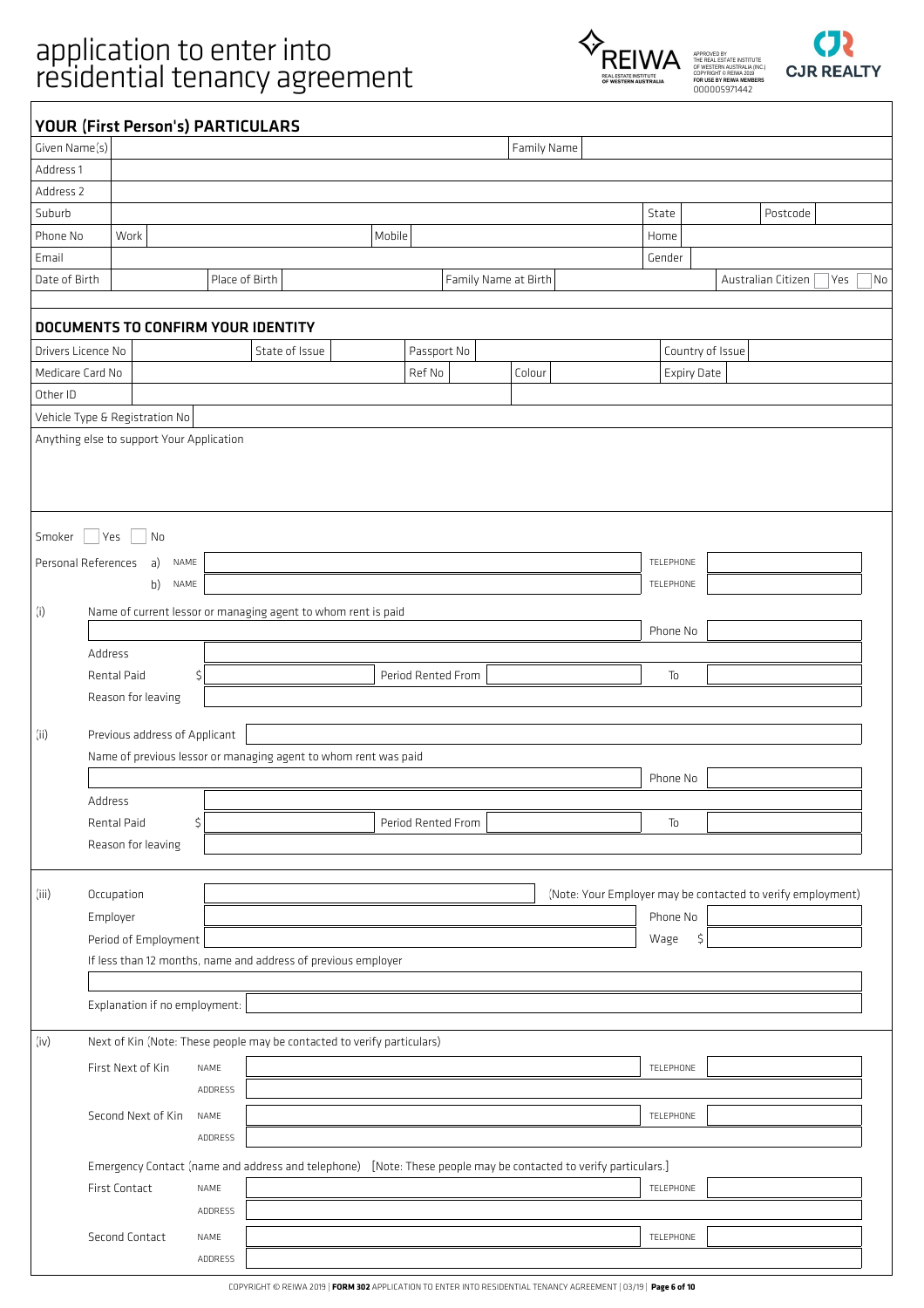# application to enter into<br>
FOREIWA

ADDRESS





|                    | <b>YOUR (Second Person's) PARTICULARS</b>                                                                       |                |                |        |                    |                      |        |             |       |                    |                                                             |
|--------------------|-----------------------------------------------------------------------------------------------------------------|----------------|----------------|--------|--------------------|----------------------|--------|-------------|-------|--------------------|-------------------------------------------------------------|
| Given Name(s)      |                                                                                                                 |                |                |        |                    |                      |        | Family Name |       |                    |                                                             |
| Address 1          |                                                                                                                 |                |                |        |                    |                      |        |             |       |                    |                                                             |
| Address 2          |                                                                                                                 |                |                |        |                    |                      |        |             |       |                    |                                                             |
| Suburb             |                                                                                                                 |                |                |        |                    |                      |        |             | State |                    | Postcode                                                    |
| Phone No           | Work                                                                                                            |                |                | Mobile |                    |                      |        |             | Home  |                    |                                                             |
| Email              |                                                                                                                 |                |                |        |                    |                      |        |             |       | Gender             |                                                             |
| Date of Birth      |                                                                                                                 | Place of Birth |                |        |                    | Family Name at Birth |        |             |       |                    | Australian Citizen<br>No<br>Yes                             |
|                    |                                                                                                                 |                |                |        |                    |                      |        |             |       |                    |                                                             |
|                    | <b>DOCUMENTS TO CONFIRM YOUR IDENTITY</b>                                                                       |                |                |        |                    |                      |        |             |       |                    |                                                             |
| Drivers Licence No |                                                                                                                 |                | State of Issue |        | Passport No        |                      |        |             |       |                    | Country of Issue                                            |
| Medicare Card No   |                                                                                                                 |                |                |        | Ref No             |                      | Colour |             |       | <b>Expiry Date</b> |                                                             |
| Other ID           |                                                                                                                 |                |                |        |                    |                      |        |             |       |                    |                                                             |
|                    | Vehicle Type & Registration No                                                                                  |                |                |        |                    |                      |        |             |       |                    |                                                             |
|                    | Anything else to support Your Application                                                                       |                |                |        |                    |                      |        |             |       |                    |                                                             |
|                    |                                                                                                                 |                |                |        |                    |                      |        |             |       |                    |                                                             |
|                    |                                                                                                                 |                |                |        |                    |                      |        |             |       |                    |                                                             |
|                    |                                                                                                                 |                |                |        |                    |                      |        |             |       |                    |                                                             |
| Smoker             | <b>Yes</b><br>  No                                                                                              |                |                |        |                    |                      |        |             |       |                    |                                                             |
|                    | Personal References<br>a)                                                                                       | NAME           |                |        |                    |                      |        |             |       | TELEPHONE          |                                                             |
|                    | b)                                                                                                              | NAME           |                |        |                    |                      |        |             |       | TELEPHONE          |                                                             |
|                    |                                                                                                                 |                |                |        |                    |                      |        |             |       |                    |                                                             |
| (i)                | Name of current lessor or managing agent to whom rent is paid                                                   |                |                |        |                    |                      |        |             |       | Phone No           |                                                             |
|                    | Address                                                                                                         |                |                |        |                    |                      |        |             |       |                    |                                                             |
|                    | Rental Paid                                                                                                     |                |                |        | Period Rented From |                      |        |             |       | To                 |                                                             |
|                    |                                                                                                                 | \$             |                |        |                    |                      |        |             |       |                    |                                                             |
|                    | Reason for leaving                                                                                              |                |                |        |                    |                      |        |             |       |                    |                                                             |
| (ii)               | Previous address of Applicant                                                                                   |                |                |        |                    |                      |        |             |       |                    |                                                             |
|                    | Name of previous lessor or managing agent to whom rent was paid                                                 |                |                |        |                    |                      |        |             |       |                    |                                                             |
|                    |                                                                                                                 |                |                |        |                    |                      |        |             |       | Phone No           |                                                             |
|                    | Address                                                                                                         |                |                |        |                    |                      |        |             |       |                    |                                                             |
|                    | Rental Paid                                                                                                     | \$             |                |        | Period Rented From |                      |        |             |       | To                 |                                                             |
|                    | Reason for leaving                                                                                              |                |                |        |                    |                      |        |             |       |                    |                                                             |
|                    |                                                                                                                 |                |                |        |                    |                      |        |             |       |                    |                                                             |
| (iii)              | Occupation                                                                                                      |                |                |        |                    |                      |        |             |       |                    | (Note: Your Employer may be contacted to verify employment) |
|                    | Employer                                                                                                        |                |                |        |                    |                      |        |             |       | Phone No           |                                                             |
|                    | Period of Employment                                                                                            |                |                |        |                    |                      |        |             |       | Wage<br>\$         |                                                             |
|                    | If less than 12 months, name and address of previous employer                                                   |                |                |        |                    |                      |        |             |       |                    |                                                             |
|                    |                                                                                                                 |                |                |        |                    |                      |        |             |       |                    |                                                             |
|                    | Explanation if no employment:                                                                                   |                |                |        |                    |                      |        |             |       |                    |                                                             |
|                    |                                                                                                                 |                |                |        |                    |                      |        |             |       |                    |                                                             |
| (iv)               | Next of Kin (Note: These people may be contacted to verify particulars)                                         |                |                |        |                    |                      |        |             |       |                    |                                                             |
|                    | First Next of Kin                                                                                               | NAME           |                |        |                    |                      |        |             |       | TELEPHONE          |                                                             |
|                    |                                                                                                                 | ADDRESS        |                |        |                    |                      |        |             |       |                    |                                                             |
|                    | Second Next of Kin                                                                                              | NAME           |                |        |                    |                      |        |             |       | TELEPHONE          |                                                             |
|                    |                                                                                                                 | ADDRESS        |                |        |                    |                      |        |             |       |                    |                                                             |
|                    | Emergency Contact (name and address and telephone) [Note: These people may be contacted to verify particulars.] |                |                |        |                    |                      |        |             |       |                    |                                                             |
|                    | First Contact                                                                                                   | NAME           |                |        |                    |                      |        |             |       | TELEPHONE          |                                                             |
|                    |                                                                                                                 | ADDRESS        |                |        |                    |                      |        |             |       |                    |                                                             |
|                    | Second Contact                                                                                                  | NAME           |                |        |                    |                      |        |             |       | TELEPHONE          |                                                             |
|                    |                                                                                                                 |                |                |        |                    |                      |        |             |       |                    |                                                             |

COPYRIGHT © REIWA 2019 | **FORM 302** APPLICATION TO ENTER INTO RESIDENTIAL TENANCY AGREEMENT | 03/19 | **Page 7 of 10**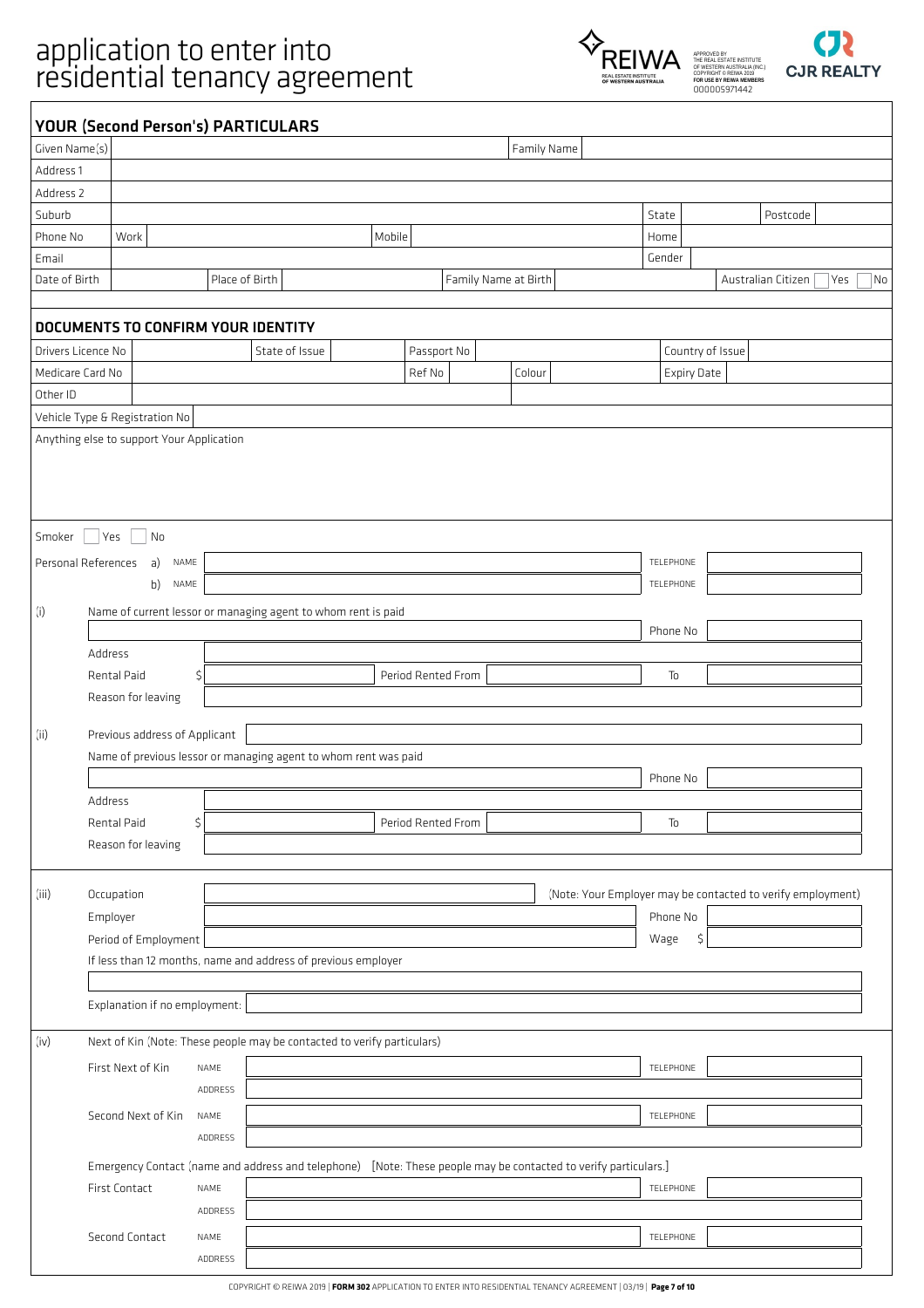



|                    | <b>YOUR (Third Person's) PARTICULARS</b>  |                |                                                                                                                 |        |                    |                      |                                                             |        |                    |                    |          |                                 |
|--------------------|-------------------------------------------|----------------|-----------------------------------------------------------------------------------------------------------------|--------|--------------------|----------------------|-------------------------------------------------------------|--------|--------------------|--------------------|----------|---------------------------------|
| Given Name(s)      |                                           |                |                                                                                                                 |        |                    | Family Name          |                                                             |        |                    |                    |          |                                 |
| Address 1          |                                           |                |                                                                                                                 |        |                    |                      |                                                             |        |                    |                    |          |                                 |
| Address 2          |                                           |                |                                                                                                                 |        |                    |                      |                                                             |        |                    |                    |          |                                 |
| Suburb             |                                           |                |                                                                                                                 |        |                    |                      |                                                             | State  |                    |                    | Postcode |                                 |
| Phone No           | Work                                      |                |                                                                                                                 | Mobile |                    |                      |                                                             | Home   |                    |                    |          |                                 |
| Email              |                                           |                |                                                                                                                 |        |                    |                      |                                                             | Gender |                    |                    |          |                                 |
| Date of Birth      |                                           | Place of Birth |                                                                                                                 |        |                    | Family Name at Birth |                                                             |        |                    | Australian Citizen |          | Yes<br>$\overline{\mathsf{No}}$ |
|                    |                                           |                |                                                                                                                 |        |                    |                      |                                                             |        |                    |                    |          |                                 |
|                    | DOCUMENTS TO CONFIRM YOUR IDENTITY        |                |                                                                                                                 |        |                    |                      |                                                             |        |                    |                    |          |                                 |
| Drivers Licence No |                                           |                | State of Issue                                                                                                  |        | Passport No        |                      |                                                             |        |                    | Country of Issue   |          |                                 |
| Medicare Card No   |                                           |                |                                                                                                                 |        | Ref No             | Colour               |                                                             |        | <b>Expiry Date</b> |                    |          |                                 |
| Other ID           |                                           |                |                                                                                                                 |        |                    |                      |                                                             |        |                    |                    |          |                                 |
|                    | Vehicle Type & Registration No            |                |                                                                                                                 |        |                    |                      |                                                             |        |                    |                    |          |                                 |
|                    | Anything else to support Your Application |                |                                                                                                                 |        |                    |                      |                                                             |        |                    |                    |          |                                 |
|                    |                                           |                |                                                                                                                 |        |                    |                      |                                                             |        |                    |                    |          |                                 |
|                    |                                           |                |                                                                                                                 |        |                    |                      |                                                             |        |                    |                    |          |                                 |
|                    |                                           |                |                                                                                                                 |        |                    |                      |                                                             |        |                    |                    |          |                                 |
|                    |                                           |                |                                                                                                                 |        |                    |                      |                                                             |        |                    |                    |          |                                 |
| Smoker             | <b>Yes</b><br>  No                        |                |                                                                                                                 |        |                    |                      |                                                             |        |                    |                    |          |                                 |
|                    | Personal References<br>a)<br>NAME         |                |                                                                                                                 |        |                    |                      |                                                             |        | TELEPHONE          |                    |          |                                 |
|                    | b)<br>NAME                                |                |                                                                                                                 |        |                    |                      |                                                             |        | TELEPHONE          |                    |          |                                 |
| (i)                |                                           |                | Name of current lessor or managing agent to whom rent is paid                                                   |        |                    |                      |                                                             |        |                    |                    |          |                                 |
|                    |                                           |                |                                                                                                                 |        |                    |                      |                                                             |        | Phone No           |                    |          |                                 |
|                    | Address                                   |                |                                                                                                                 |        |                    |                      |                                                             |        |                    |                    |          |                                 |
|                    | Rental Paid                               | \$             |                                                                                                                 |        | Period Rented From |                      |                                                             |        | To                 |                    |          |                                 |
|                    | Reason for leaving                        |                |                                                                                                                 |        |                    |                      |                                                             |        |                    |                    |          |                                 |
|                    |                                           |                |                                                                                                                 |        |                    |                      |                                                             |        |                    |                    |          |                                 |
| (ii)               | Previous address of Applicant             |                |                                                                                                                 |        |                    |                      |                                                             |        |                    |                    |          |                                 |
|                    |                                           |                | Name of previous lessor or managing agent to whom rent was paid                                                 |        |                    |                      |                                                             |        |                    |                    |          |                                 |
|                    |                                           |                |                                                                                                                 |        |                    |                      |                                                             |        | Phone No           |                    |          |                                 |
|                    | Address                                   |                |                                                                                                                 |        |                    |                      |                                                             |        |                    |                    |          |                                 |
|                    | Rental Paid                               | \$             |                                                                                                                 |        | Period Rented From |                      |                                                             |        | To                 |                    |          |                                 |
|                    | Reason for leaving                        |                |                                                                                                                 |        |                    |                      |                                                             |        |                    |                    |          |                                 |
|                    |                                           |                |                                                                                                                 |        |                    |                      |                                                             |        |                    |                    |          |                                 |
| (iii)              | Occupation                                |                |                                                                                                                 |        |                    |                      | (Note: Your Employer may be contacted to verify employment) |        |                    |                    |          |                                 |
|                    | Employer                                  |                |                                                                                                                 |        |                    |                      |                                                             |        | Phone No           |                    |          |                                 |
|                    | Period of Employment                      |                |                                                                                                                 |        |                    |                      |                                                             | Wage   | \$                 |                    |          |                                 |
|                    |                                           |                | If less than 12 months, name and address of previous employer                                                   |        |                    |                      |                                                             |        |                    |                    |          |                                 |
|                    |                                           |                |                                                                                                                 |        |                    |                      |                                                             |        |                    |                    |          |                                 |
|                    | Explanation if no employment:             |                |                                                                                                                 |        |                    |                      |                                                             |        |                    |                    |          |                                 |
|                    |                                           |                |                                                                                                                 |        |                    |                      |                                                             |        |                    |                    |          |                                 |
| (iv)               |                                           |                | Next of Kin (Note: These people may be contacted to verify particulars)                                         |        |                    |                      |                                                             |        |                    |                    |          |                                 |
|                    | First Next of Kin                         | NAME           |                                                                                                                 |        |                    |                      |                                                             |        | TELEPHONE          |                    |          |                                 |
|                    |                                           | ADDRESS        |                                                                                                                 |        |                    |                      |                                                             |        |                    |                    |          |                                 |
|                    |                                           |                |                                                                                                                 |        |                    |                      |                                                             |        |                    |                    |          |                                 |
|                    | Second Next of Kin                        | NAME           |                                                                                                                 |        |                    |                      |                                                             |        | TELEPHONE          |                    |          |                                 |
|                    |                                           | ADDRESS        |                                                                                                                 |        |                    |                      |                                                             |        |                    |                    |          |                                 |
|                    |                                           |                | Emergency Contact (name and address and telephone) [Note: These people may be contacted to verify particulars.] |        |                    |                      |                                                             |        |                    |                    |          |                                 |
|                    | First Contact                             | NAME           |                                                                                                                 |        |                    |                      |                                                             |        | TELEPHONE          |                    |          |                                 |
|                    |                                           | ADDRESS        |                                                                                                                 |        |                    |                      |                                                             |        |                    |                    |          |                                 |
|                    | Second Contact                            | NAME           |                                                                                                                 |        |                    |                      |                                                             |        | TELEPHONE          |                    |          |                                 |
|                    |                                           | ADDRESS        |                                                                                                                 |        |                    |                      |                                                             |        |                    |                    |          |                                 |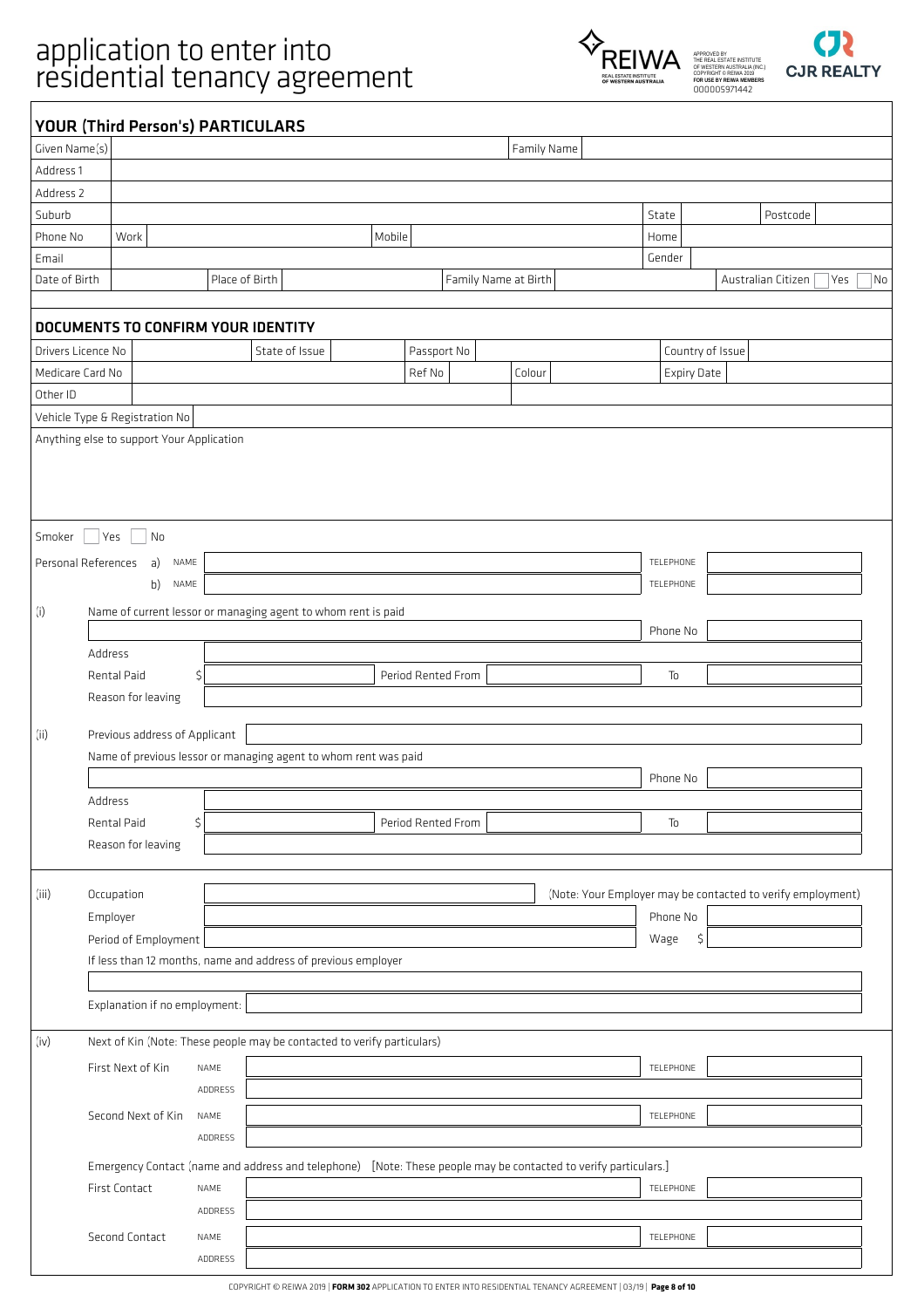



|                    |                                           | <b>YOUR (Fourth Person's) PARTICULARS</b>                                                                       |                    |                      |             |                    |                                                             |     |    |
|--------------------|-------------------------------------------|-----------------------------------------------------------------------------------------------------------------|--------------------|----------------------|-------------|--------------------|-------------------------------------------------------------|-----|----|
| Given Name(s)      |                                           |                                                                                                                 |                    |                      | Family Name |                    |                                                             |     |    |
| Address 1          |                                           |                                                                                                                 |                    |                      |             |                    |                                                             |     |    |
| Address 2          |                                           |                                                                                                                 |                    |                      |             |                    |                                                             |     |    |
| Suburb             |                                           |                                                                                                                 |                    |                      |             | State              | Postcode                                                    |     |    |
| Phone No           | Work                                      |                                                                                                                 | Mobile             |                      |             | Home               |                                                             |     |    |
| Email              |                                           |                                                                                                                 |                    |                      |             | Gender             |                                                             |     |    |
| Date of Birth      |                                           | Place of Birth                                                                                                  |                    | Family Name at Birth |             |                    | Australian Citizen                                          | Yes | No |
|                    |                                           |                                                                                                                 |                    |                      |             |                    |                                                             |     |    |
|                    |                                           | <b>DOCUMENTS TO CONFIRM YOUR IDENTITY</b>                                                                       |                    |                      |             |                    |                                                             |     |    |
| Drivers Licence No |                                           | State of Issue                                                                                                  |                    | Passport No          |             |                    | Country of Issue                                            |     |    |
| Medicare Card No   |                                           |                                                                                                                 | Ref No             |                      | Colour      | <b>Expiry Date</b> |                                                             |     |    |
| Other ID           |                                           |                                                                                                                 |                    |                      |             |                    |                                                             |     |    |
|                    | Vehicle Type & Registration No            |                                                                                                                 |                    |                      |             |                    |                                                             |     |    |
|                    | Anything else to support Your Application |                                                                                                                 |                    |                      |             |                    |                                                             |     |    |
|                    |                                           |                                                                                                                 |                    |                      |             |                    |                                                             |     |    |
|                    |                                           |                                                                                                                 |                    |                      |             |                    |                                                             |     |    |
|                    |                                           |                                                                                                                 |                    |                      |             |                    |                                                             |     |    |
|                    |                                           |                                                                                                                 |                    |                      |             |                    |                                                             |     |    |
| Smoker             | <b>Yes</b><br>No                          |                                                                                                                 |                    |                      |             |                    |                                                             |     |    |
|                    | Personal References<br>a)<br>NAME         |                                                                                                                 |                    |                      |             | TELEPHONE          |                                                             |     |    |
|                    | b)<br>NAME                                |                                                                                                                 |                    |                      |             | TELEPHONE          |                                                             |     |    |
| (i)                |                                           | Name of current lessor or managing agent to whom rent is paid                                                   |                    |                      |             |                    |                                                             |     |    |
|                    |                                           |                                                                                                                 |                    |                      |             | Phone No           |                                                             |     |    |
|                    | Address                                   |                                                                                                                 |                    |                      |             |                    |                                                             |     |    |
|                    | Rental Paid                               | \$                                                                                                              | Period Rented From |                      |             | To                 |                                                             |     |    |
|                    | Reason for leaving                        |                                                                                                                 |                    |                      |             |                    |                                                             |     |    |
|                    |                                           |                                                                                                                 |                    |                      |             |                    |                                                             |     |    |
| (ii)               | Previous address of Applicant             |                                                                                                                 |                    |                      |             |                    |                                                             |     |    |
|                    |                                           | Name of previous lessor or managing agent to whom rent was paid                                                 |                    |                      |             |                    |                                                             |     |    |
|                    |                                           |                                                                                                                 |                    |                      |             | Phone No           |                                                             |     |    |
|                    | Address                                   |                                                                                                                 |                    |                      |             |                    |                                                             |     |    |
|                    | Rental Paid                               | \$                                                                                                              | Period Rented From |                      |             | To                 |                                                             |     |    |
|                    | Reason for leaving                        |                                                                                                                 |                    |                      |             |                    |                                                             |     |    |
|                    |                                           |                                                                                                                 |                    |                      |             |                    |                                                             |     |    |
| (iii)              | Occupation                                |                                                                                                                 |                    |                      |             |                    | (Note: Your Employer may be contacted to verify employment) |     |    |
|                    | Employer                                  |                                                                                                                 |                    |                      |             | Phone No           |                                                             |     |    |
|                    | Period of Employment                      |                                                                                                                 |                    |                      |             | Wage<br>\$         |                                                             |     |    |
|                    |                                           | If less than 12 months, name and address of previous employer                                                   |                    |                      |             |                    |                                                             |     |    |
|                    |                                           |                                                                                                                 |                    |                      |             |                    |                                                             |     |    |
|                    | Explanation if no employment:             |                                                                                                                 |                    |                      |             |                    |                                                             |     |    |
|                    |                                           |                                                                                                                 |                    |                      |             |                    |                                                             |     |    |
| (iv)               |                                           | Next of Kin (Note: These people may be contacted to verify particulars)                                         |                    |                      |             |                    |                                                             |     |    |
|                    | First Next of Kin                         | NAME                                                                                                            |                    |                      |             | TELEPHONE          |                                                             |     |    |
|                    |                                           | ADDRESS                                                                                                         |                    |                      |             |                    |                                                             |     |    |
|                    | Second Next of Kin                        | NAME                                                                                                            |                    |                      |             | TELEPHONE          |                                                             |     |    |
|                    |                                           | ADDRESS                                                                                                         |                    |                      |             |                    |                                                             |     |    |
|                    |                                           |                                                                                                                 |                    |                      |             |                    |                                                             |     |    |
|                    |                                           | Emergency Contact (name and address and telephone) [Note: These people may be contacted to verify particulars.] |                    |                      |             |                    |                                                             |     |    |
|                    | First Contact                             | NAME                                                                                                            |                    |                      |             | TELEPHONE          |                                                             |     |    |
|                    |                                           | ADDRESS                                                                                                         |                    |                      |             |                    |                                                             |     |    |
|                    | Second Contact                            | NAME                                                                                                            |                    |                      |             | TELEPHONE          |                                                             |     |    |
|                    |                                           | ADDRESS                                                                                                         |                    |                      |             |                    |                                                             |     |    |